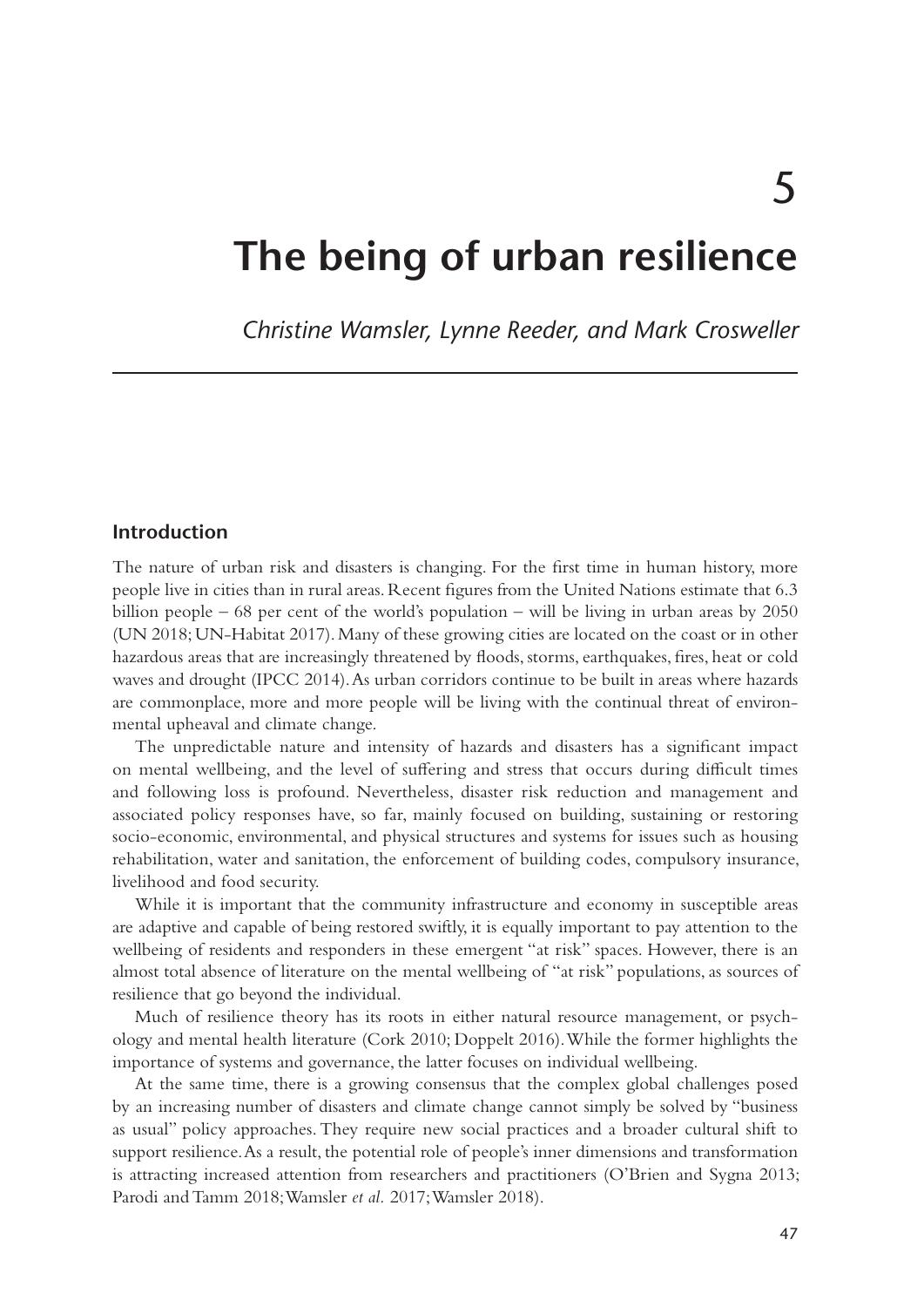#### C. Wamsler, L. Reeder, and M. Crosweller

For example, recent advances in neuroscience research and other fields suggest that certain inner capacities, such as mindfulness, can open new pathways towards societal resilience (Goleman and Davidson 2017; Sharma 2017; Parodi and Tamm 2018). However, in the fields of disaster risk reduction, climate change adaption and resilience their potential role has, to date, been largely ignored (Wamsler 2018). Mindfulness is generally defined as intentional, nonjudgmental attentiveness to the present moment (Kabat-Zinn 1990). While rooted in Buddhist psychology, it is commonly seen as "an inherent quality of human consciousness" that is accessible to  $-$  and empirically assessable in  $-$  individuals, independent of their religious or spiritual beliefs (Black 2011:1). Since its introduction into Western science around 40 years ago, extensive research has linked mindfulness to established theories of attention, awareness and emotional intelligence (Buss 1980; Brown *et al.* 2007; Goleman 2011; Carroll 2016). Different theories and methods have also been developed for its understanding and assessment as cognitive/emotional capacity or dispositional characteristic (a medium to long-lasting trait, e.g. Baer *et al.* 2011; Sharma 2017), a state/ outcome (resulting from inner capacity training, e.g. Valk *et al.* 2017) and a process or practice (mindfulness training itself; e.g., Black 2011; Condon *et al.* 2013). On this basis, it is increasingly claimed to have the potential to support societal transformation (Goleman and Davidson 2017; Wamsler 2018).

The questions that underpin the lack of research into the role of mental wellbeing and mindfulness in building societal resilience include:

- How does the changing nature of hazards, and their impact, relate to individual wellbeing and resilience building? (section 2)
- What is the interface between disaster risk reduction, resilience building and mindfulness in current research? (section 3)
- What is the potential influence of mindfulness on building urban resilience? Or, in other words: What are the options for the inclusion of mindfulness considerations when developing a comprehensive framework for urban disaster resilience? (sections 4 and 5)

We assess these questions based on a review of current risk reduction, resilience and mindfulness theory and the literature on how socio-cognitive and socio-affective mindfulness, and associated practices, support the development of resilience. The results provide an overview of how the human mind, and mindfulness in particular, influences resilience at different scales. These observations lead to some initial conclusions and recommendations regarding how organizations can address resilience more comprehensively. Examples from practice and a potential operationalization of this approach are described in the context of sections 2–5.

# **The changing nature of hazards, and their impacts on individual wellbeing and resilience**

It is generally accepted that extreme weather events and climate change are interdependent. Climate change, significantly influenced by toxins and pollutants produced by modern lifestyles and accelerated urban growth, is the primary reason for increasingly frequent and intense extreme weather events (IPCC 2014).

As a consequence, urban risk and the global impact of so-called natural disasters are increasing (Desonie 2007; Malik 2008; IPCC 2014; Mechler and Bouwer 2015). It is estimated that the equivalent of a new city, able to house one million people, must be built every five days between now and 2050 to accommodate global population growth (Norman, Steffen and Stafford-Smith 2014).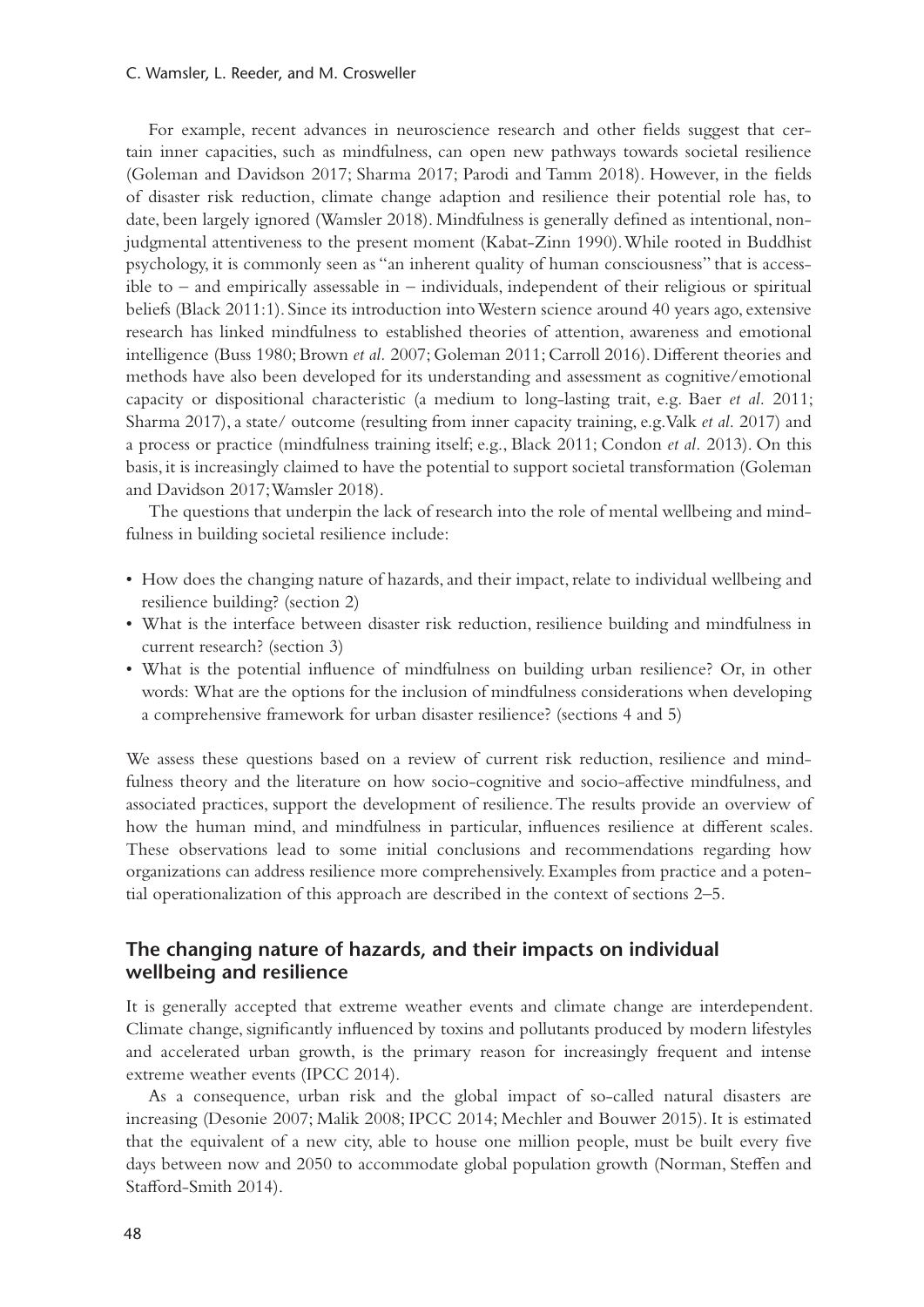Such urban expansion will inevitably see more people exposed to more frequent and intense natural hazards, leading to increasing inequality as a result of the uneven distribution of disaster impacts. This uneven distribution is due to differential risk-reducing capacities, hazard exposure, and vulnerabilities with respect to geographic location, together with other issues such as access to public services, income, gender, age, health, and associated wellbeing (Wisner *et al*. 2004; Wamsler 2014).

The interlinkages between disasters, mental wellbeing, and resilience are manifold. Individual wellbeing influences people's vulnerability. At the same time, the most devastating impacts of hazards and disasters are often on mental health. In addition to the physical impacts (e.g. the destruction of structures and systems), hazards and natural disasters affect mental health and psycho-social-spiritual wellbeing at individual and societal levels through, for instance:

- Fears about personal safety;
- Stress caused by constant uncertainty and unpredictability (e.g. the timing and strength of a hazard, financial insecurity);
- Post-trauma reactions (behavioral problems, anxiety, depression, suicide, etc.) after fast-onset disaster impacts (e.g. death, depletion of physical, financial, and social resources);
- Increasing alcohol and drug abuse, interpersonal aggression, crime, violence, extremism, terrorism, etc. caused by psychological and emotional distress due to fast- and slow-onset hazard/ disaster impacts (e.g. heat waves and drought);
- The loss of a sense of place (e.g. through destruction or resettlement, loss of social inclusion);
- The loss of a sense of meaning, order and justice (e.g. regarding the causes of the hazard/ disaster or suffering) and related hope- and helplessness;
- Increase in existing health problems (e.g. asthma during hot weather or the outbreak of infectious diseases causing anxiety) (Doppelt 2016).

To this, we can add other mental aspects related to climate change, such as the link between global warming, consumerism, and capitalism (Moore 2015).

In order to prepare for the effects on mental health and wellbeing, different organizations and stakeholders are increasingly promoting the need for individuals to be resilient. During the past three decades, over a dozen theories of individual resilience have been proposed, including a debate regarding whether it is a *capacity*, *trait,* a *process* or an *outcome* (which is similar to the discourse on mindfulness; cf. section 1). Although there are many differences, several common features and concepts emerge. Two pivotal concepts are *adversity* and *positive adaptation* (Fletcher and Sarkar 2013), which are (implicitly and/or explicitly) reflected in a number of resilience definitions. These include: the ability of people in otherwise normal situations who are exposed to an isolated and highly disruptive event, such as death or a violent situation, to maintain relatively stable and healthy levels of psychological and physical functioning (Bonanno 2004), the capacity to rebound from adversity, misfortune, trauma, or other transitional crises with greater strength and more resourcefulness (McCubbin *et al.* 1997), and a dynamic process encompassing positive adaptation despite challenging or threatening circumstances (Masten *et al.* 1990) or in a context of significant adversity (Luthar *et al.* 2000). Windle (2011) adds a third concept: *resistance.* Resistance is the ability to counteract the negative effects of adversity and seek positive adaptation, rather than resist adversity itself. It is achieved through the application of *assets* (capacities and efficacy) and *resources* (contextual and environmental influences such as family support and community services). Together, assets and resources may be regarded as strengths.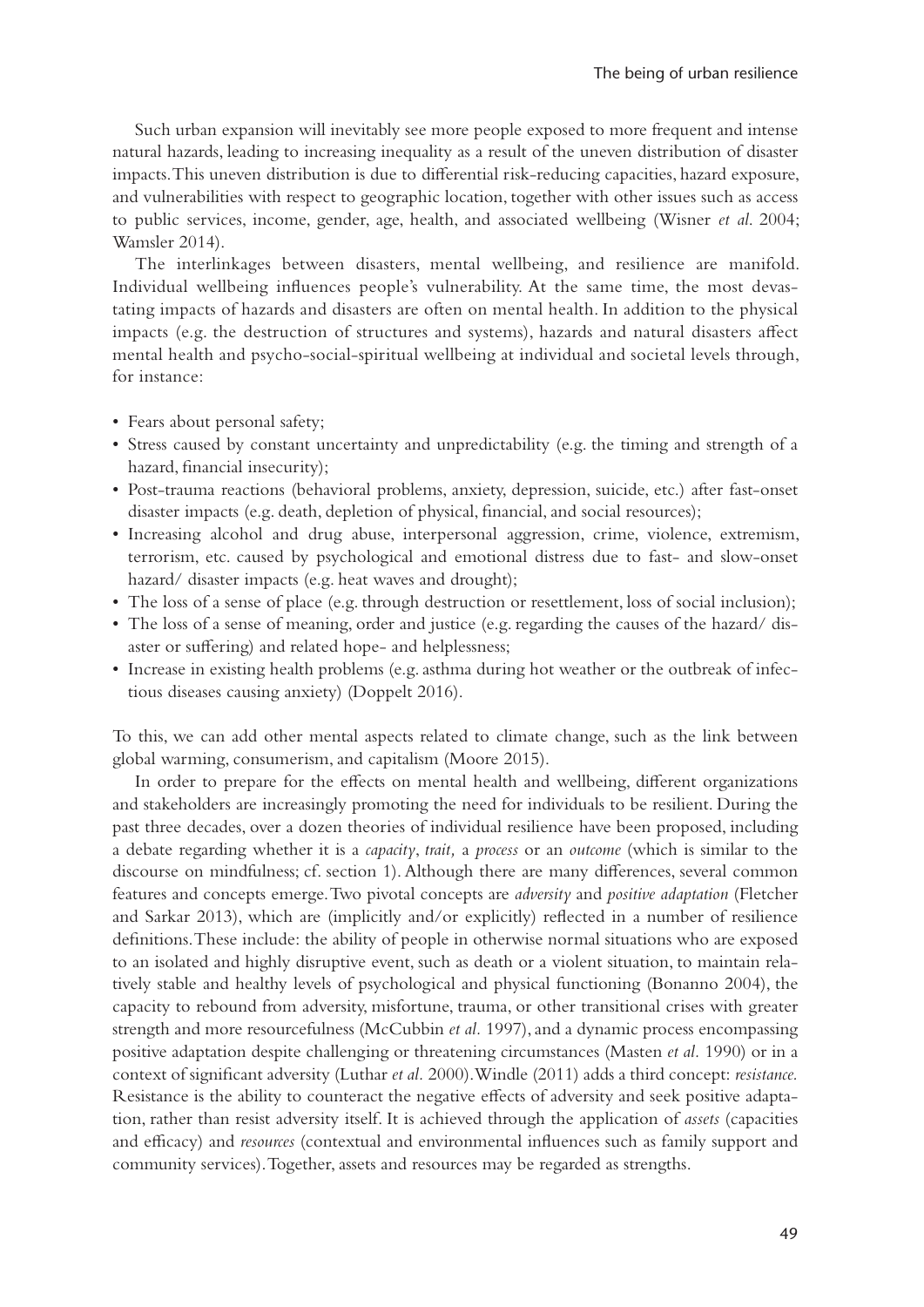Here, therefore, individual resilience is a process of effectively negotiating, adapting to, or managing significant sources of stress or trauma. The assets and resources available to the individual facilitate this capability for adaptation and "bouncing back". An individual's experience of resilience will consequently vary during their lifetime (Windle 2011). This also relates to finding meaning in what has happened, which emerges from a sense of community identity (from local to national). This can be encapsulated in narratives of resilience that include a sense of duty or obligation to come to the assistance of others during times of crisis, and the anticipation of adversity found in patriotic or religious obligations (Flynn 2008). In this context, Hillman (1983) argues that trauma is not what has happened, but how we see it; it is not, therefore, a pathological event but a pathologized image that has become intolerable. If these images cause stress, illness, and trauma, then recovery and wellness can arise from the imagination.

In practice, individual capacity for mindfulness has been increasingly advocated by various organizations as an essential skill to increase mental wellness and resilience (Wamsler *et al.* 2018). It is thought to help in preparing for, and navigating, a complex future, and is seen as a way to encourage adaptation to increasing adversity in burgeoning urban societies and bring positive meaning to these experiences. Capacity development to foster individual resilience is, for instance, offered by the Red Cross (e.g. Australian Red Cross 2015) and the OnTack Flood and Storm Recovery Program in Australia.<sup>1</sup> It aims to help people use their strengths to work through practical problems following disasters, provides information to enable them to understand their reactions, and guides them towards drawing up their own mental and physical wellbeing recovery plan.

# **The interface between disaster risk reduction, resilience and mindfulness: Research gaps**

Disaster risk reduction is the concept and practice of reducing hazard and disaster risks through systematic efforts to analyze and manage their causal factors, including avoiding or reducing exposure to hazards, reducing the vulnerability of people and property, and improving response and recovery preparedness for adverse events (UNISDR 2009, 2015; Wamsler 2014). It is a crosscutting topic that needs to be mainstreamed into the associated fields of development, response and recovery (Wamsler 2014). The aim is to increase societal resilience, i.e. societies' capacity to resist, absorb, accommodate to and recover from the effects of a hazard/ disaster in a timely and efficient manner (UNISDR 2009). Many risk-reduction measures also directly contribute to better climate adaptation. In fact, in a context of increasing disasters and climate change, risk reduction and climate adaptation share the same aim, namely to reduce risk and increase resilience (Wamsler 2014). The question thus is, if mindfulness could be an essential capacity or skill in preparing for, and navigating, this complex future?

Our review shows that there is a dearth of scientific research at the interface between disaster risk reduction, resilience, and mindfulness, and there is a particular blind spot with respect to mindfulness in anticipatory risk reduction (Wamsler 2018). However, evidence regarding the potential role of mindfulness for supporting resilience is growing. In fact, mindfulness research is increasing at an annual rate of 30 per cent (Ericson *et al.* 2014; AMA 2016). Studies have found, for instance, that mindfulness training changes the physical structure of the brain and increases grey matter in regions involved in learning and memory processes, emotion regulation, self-referential processing, perspective taking, and response control (Luders *et al.* 2009; Vestergaard-Poulsen *et al.* 2009; Hözel *et al.* 2011; cf. section 4). Furthermore, research shows the positive influence of mindfulness and the associated cultivation of compassion and empathy on aspects such as: (1) subjective wellbeing; (2) the activation of (intrinsic/ non-materialistic) core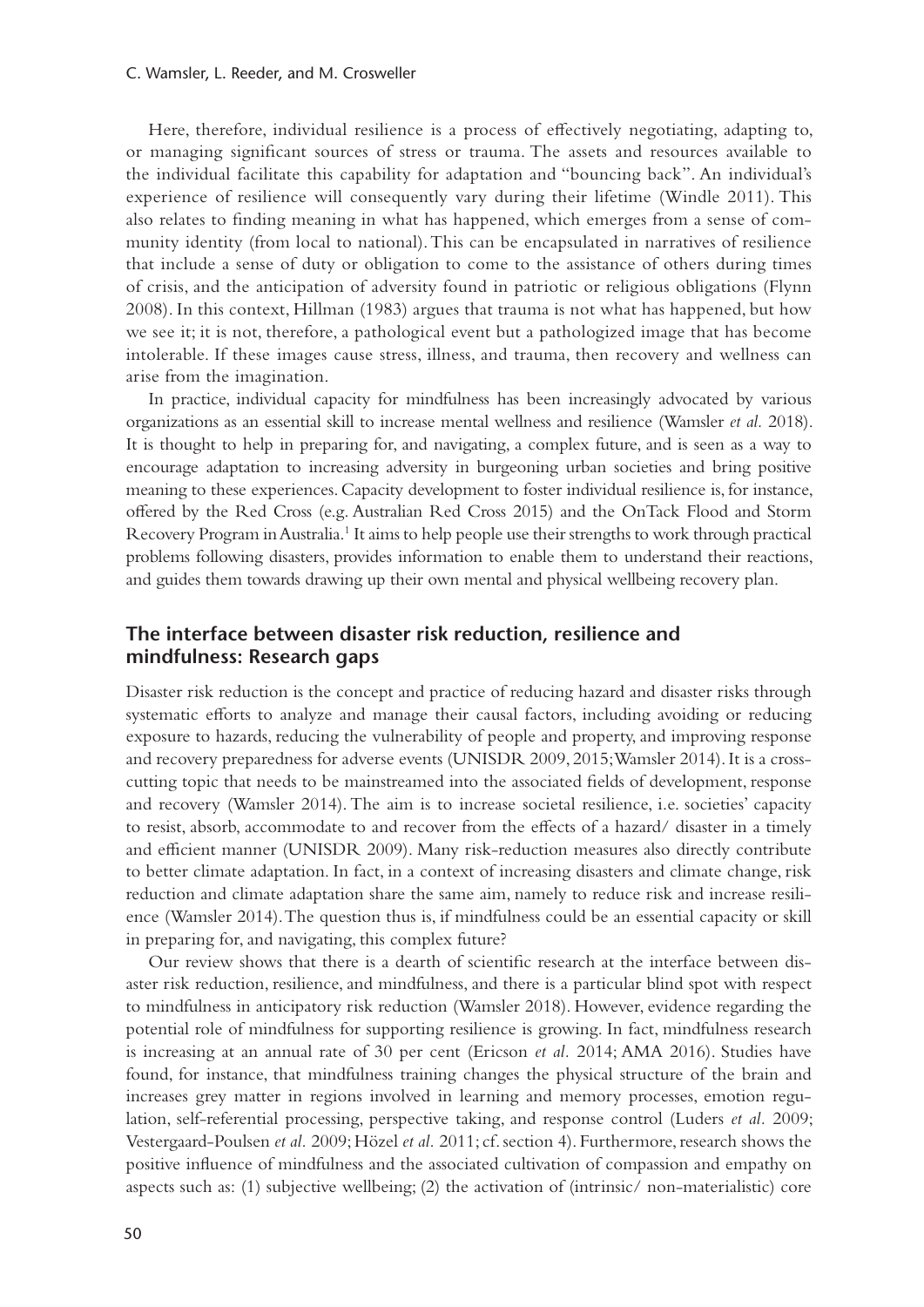values; (3) consumption and sustainable behavior; (4) the human–nature connection; (5) equity issues; (6) social activism; and (7) deliberate, flexible, and adaptive responses (Brown and Ryan 2003; Brown and Kasser 2005; Shapiro *et al.* 2006; Brown *et al.* 2007, 2004; Amel *et al.* 2009; Goleman 2009; Jacob *et al.* 2009; Sheth *et al.* 2010; Ericson *et al.* 2014; cf. section 4). However, while all of these capacities are crucial in all phases and contexts of disasters, there are almost no studies on mindfulness that focus on disaster risk reduction and associated resilience building (Wamsler 2018).

The few studies that explicitly link mindfulness with risk reduction have examined mindfulness in the context of post-disaster response and recovery (with links to response and recovery preparedness) (Wamsler *et al.* 2018). They focus on assessing the potential of specific mindfulnessrelated interventions to improve mental resilience in a post-disaster context (cf. section 2). These interventions include mindfulness meditation or relaxation techniques aimed at disaster victims, aid workers (such as firefighters, health care professionals, and volunteers), and disaster researchers (e.g. Waelde*et al*. 2008; Catani*et al*. 2009; Matanle 2011; Smith*et al*. 2011; Hoeberichts 2012; Srivatsa*et al*. 2013; Eriksen and Ditrich 2015; Hechanova*et al*. 2015; Yoshimura*et al*. 2015; Zeller*et al*. 2015).

However, emerging research also indicates that mindfulness may open up new perspectives and facilitate cognitive/emotional, managerial, structural, ontological, and epistemological change that could support broader risk reduction and resilience building (Schwartz 2011; Bai 2013; Osborne and Grant-Smith 2015; Wamsler *et al.* 2017; Wamsler 2018). It can in fact lead to a fundamental shift in the way we think about  $-$  and ultimately act on  $-$  local and global economic, social and ecological crises, such as increasing disasters and climate change (Scharmer 2009; Ericson *et al.* 2014; Carroll 2016; Wamsler *et al.* 2017). Empirical research is though vastly lacking.

The first empirical study by Wamsler and Brink from 2018 addresses this gap by linking individuals' intrinsic mindfulness (i.e. their mindfulness disposition as opposed to external mindfulness interventions; cf. section 1) to both pro- and reactive risk reduction. Based on a survey of citizens at risk from severe climate events, it found that individual mindfulness is correlated with: greater motivation to take or support risk-reduction actions; deeper engagement in pro-social and pro-environmental actions; a reduction in fatalist attitudes; and an increased acknowledgement of climate change, which influences people's risk perception (Wamsler and Brink 2018).

# **Mind science: The potential influence of mindfulness on building urban resilience**

In order to better understand the potential of mindfulness in building resilience, we need a deeper understanding of recent advances in social neuroscience, and how the mind influences our capacity to deal with risk and the suffering inherent in the occurrence of hazards and disasters (cf. section 2). Evidence-based mindfulness science offers new insights into how we can improve our capacity to address disaster and climate risk, with implications for the theory and practice of urban resilience.

The human brain evolved to deal with threats that existed in the Stone Age, notably predators – and an occasional disaster. However, people in modern societies face increasingly complex problems, such as climate change and disasters, which produce a constant flood of stimuli that our brain interprets as threatening (Doppelt 2016). It is well documented that the Flight–Fight–Freeze response has evolved in the human body as an automatic, built-in system designed to protect us from stressful situations, threat, or danger; however, it is counterproductive in improving risk reduction and building resilience. When faced with an event that is perceived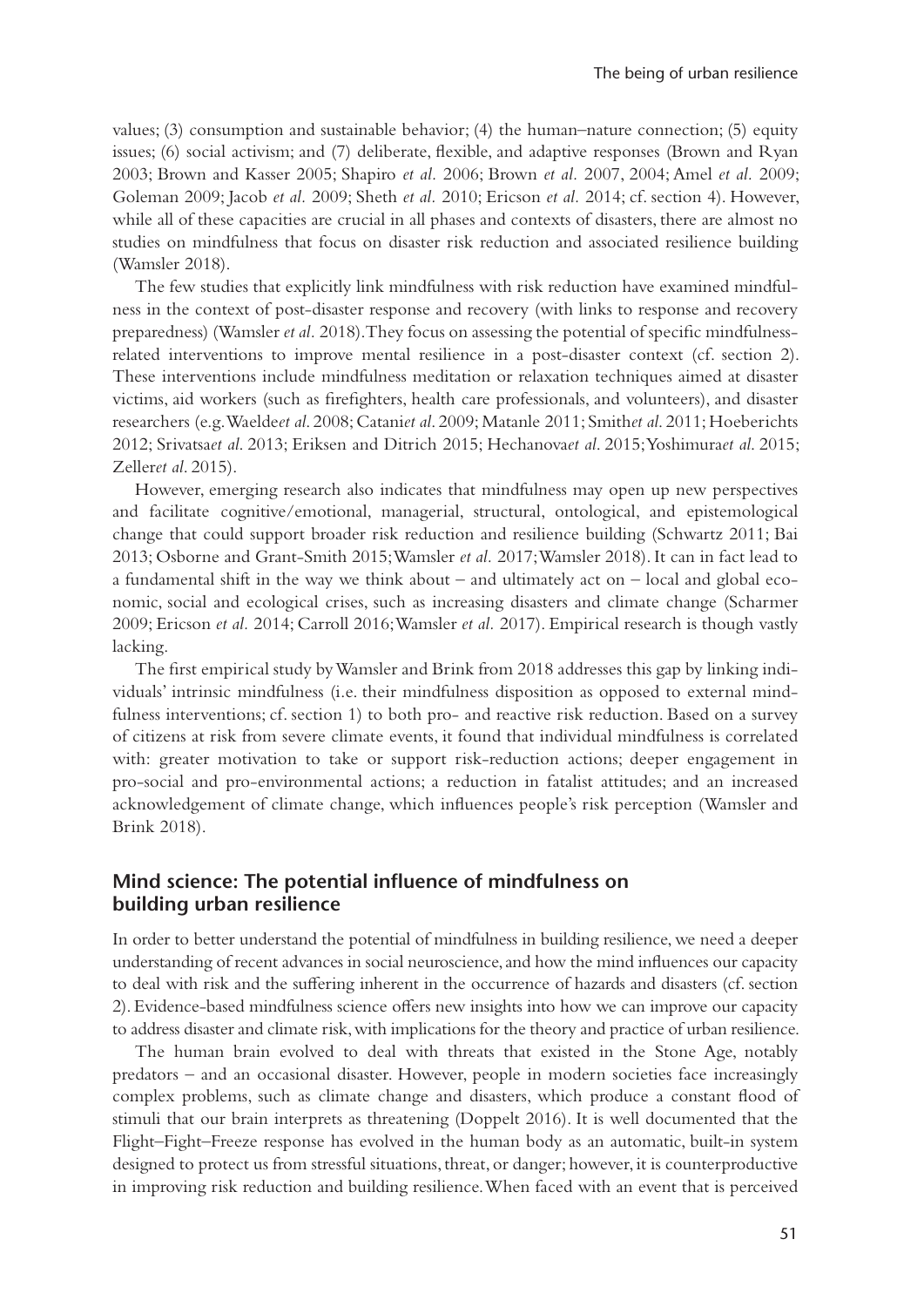to be threatening, neuroscientists have found that information is instantaneously sent to the brain's locus coeruleus (the locus coeruleus is part of our brain stem involved with physiological responses to stress and panic). The immediate effect is to stimulate the limbic brain and the amygdala in particular (the brain's "fear and alarm center"), and sideline the prefrontal cortex (the "executive center" or thinking part of the brain) as the body puts all of its resources into protecting itself from the threat (Doppelt 2016). When people experience what they perceive to be a serious threat or trauma (e.g. caught by floods), the fear and alarm center is activated and they are unable to learn as the executive center has been sidelined. They can also adopt harmful coping strategies (e.g. alcohol abuse, overworking) to relieve mental stress. Because the body and mind are inextricably linked, self-destructive coping strategies can lead to a vicious downward spiral and physical breakdown (e.g. stroke, cognitive problems) (Doppelt 2016; cf. section 2). Our brains are thus not well equipped to deal with climate change and disaster situations.

At the same time, humans are able to reflect on their thoughts, which can enable us to consciously still our minds and calm our emotions. Daniel Siegel reminds us that "our species name is not *homo sapiens* – the one who knows. It is *homo sapiens sapiens* – the ones who know and know we know" (Siegel 2017, p. 277). Current scientific evidence confirms that if we are able to consciously still our minds and calm our emotions, e.g. through mindfulness training, we can build neural connections in areas that regulate, for instance, stress; this has implications for how we make decisions, how we improve our perspective taking, and how we engage with others (Goleman and Davidsson 2017).

Reported rates of stress, anxiety and professional burnout are all very high in risk and disaster settings (cf. section 2). Mindfulness can thus be a tool to reduce stress in those who are directly subject to disaster impacts, and those who must manage risk and disaster situations. In addition, it can help in cultivating our understanding of the human body as a complex "multidimensional network of interdependent systems each sending information and each affecting everything else" that improves our awareness of the mind–body, and related socio-environmental connections (Watkins 2014, p. 39). New policy processes that support individual resilience building, and that are targeted at urban dwellers faced with uncertainty or who are recovering from trauma, could thus improve risk reduction and increase people's ability to engage with integrity in urban resilience and justice at a wider community level.

This is also supported by the ReSource Project, a large-scale study on Eastern and Western methods of mental training, which found evidence that such training can cultivate social intelligence, prosocial motivations, *and* cooperation (Valk *et al.* 2017). While their initial trials were run in clinical, educational, and corporate settings, the study concluded that such interventions should also be conducted and tested with other groups, notably policymakers and first responders. In the context of urban resilience, one finding from the study was that different types of mental training elicit change in different areas, including attention, compassion, and high-level cognitive abilities, all of which are important in dealing with socio-environmental threats. The study concludes that "the socio-affective training that dealt specifically with compassion and perspective taking may be important not only for individual health, but also for communal flourishing".2 Applying these lessons will also require policymakers to have a better understanding of their own minds and emotions.

Importantly, social neuroscience research shows that capacities of self-awareness, reflexivity, flexibility, adaptability, perspective taking, compassion, and empathy can be proactively increased through mental training, such as mindfulness (e.g. Davidsson and Goleman 2017; Siegel 2017; Valk *et al.* 2017). Managing with compassion is thus learnable and can be further developed through practice (Worline and Dutton 2017). Developing the ability to mindfully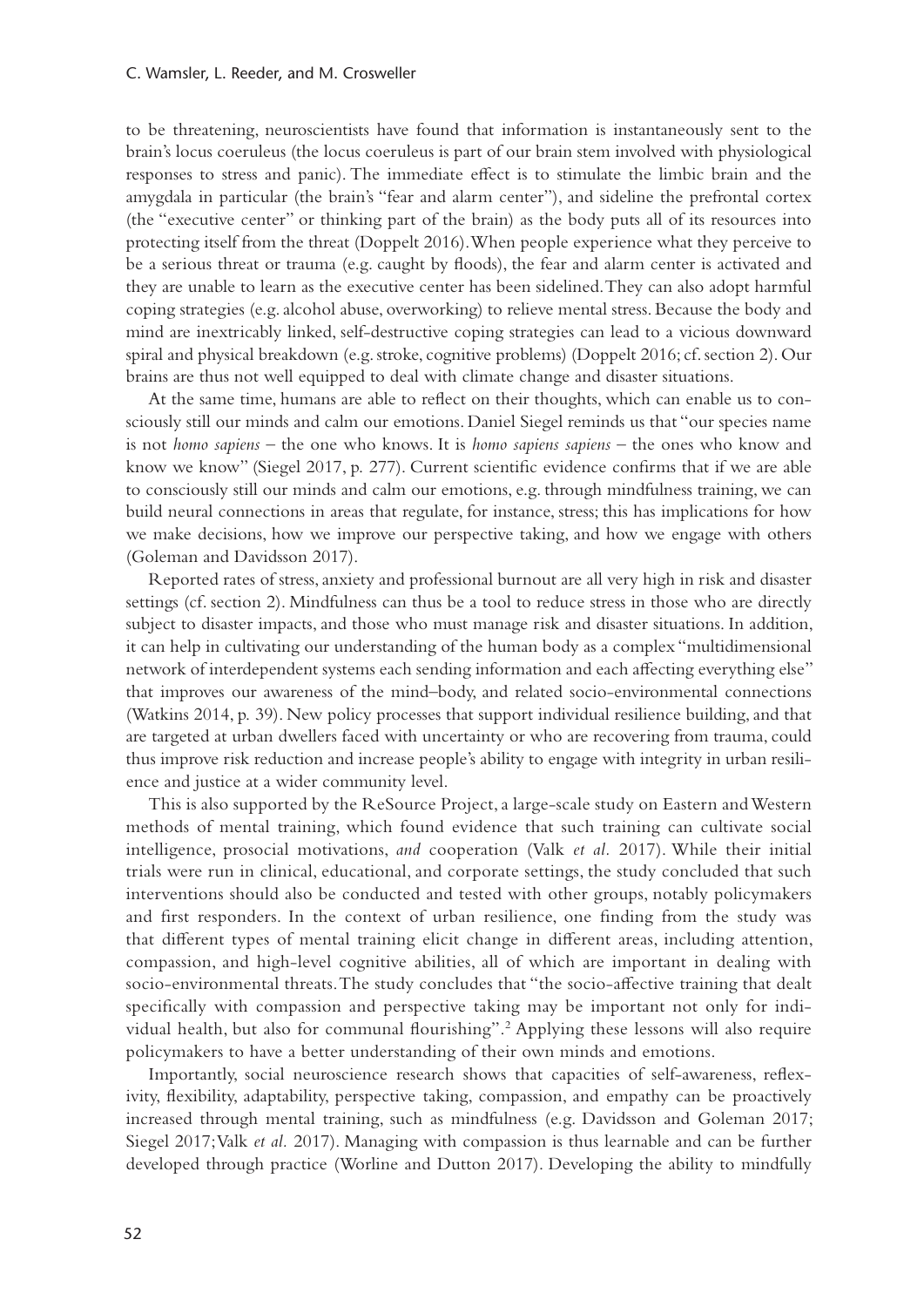"see" and respond to personal suffering could allow policymakers and first responders to better interpret and act in effective ways when alleviating suffering. In addition, it has been shown that mental training can also discourage competitiveness (Gilbert 2017). Developing a compassionate and empathic mind can thus create "certain patterns in our brains that organize our motives, emotions and thoughts in ways that are conducive for our own and other people's well-being" (Gilbert 2013, p. 87).

When we put ourselves in someone else's shoes, we use a part of the brain that is linked with creativity and social connections (specifically, the right inferior parietal lobe and the right lateral prefrontal cortex) (McGilchrist 2009). Developing this "empathy muscle", based on a deep appreciation of another's perspective, is pivotal for compassionate decision making, which is especially relevant in traumatic contexts. In order to make what Krznaric (2014) calls the "imaginative leap of empathy", we need first to learn to humanize the other and discover what we have (or do not have) in common. Mental training, such as mindfulness meditation, can be used to support empathy and related processes (Valk *et al.* 2017). At a minimum, such training should be considered for strategic planners who have to deal with the human aspects of urban adversity. Scientific evidence also suggests that the quality and form of relationships between humans, shapes connections between nerve cells in the brain. This indicates that mindfulness interventions cannot be encapsulated in "business as usual" policy options, but rather must be built into wider risk and disaster policy approaches e.g. by supporting platforms, structures and mechanisms for cooperation, personal development, and self-authoring (as in the past has been promoted in Nordic countries; Andersen and Björkman 2017).

One of the key insights of recent social neuroscience research is that mental training, such as mindfulness, can alter traits in the human body (Goleman and Davidson 2017). The definition of an altered trait is "a new characteristic that arises from a meditation practice – one that endures. Altered traits shape how we behave in our daily lives, not just during or immediately after we meditate" (Goleman and Davidson 2017, pp. 6–7). The most compelling impacts and relevance of mindfulness are thus not necessarily short-term interventions that can increase individual wellbeing (e.g. during response or recovery phases), but the wider and long-term personal, interpersonal, and socio-environmental outcomes that are key for proactive risk reduction and resilience building.

#### **Conclusions**

This chapter highlights the importance of addressing individual inner dimensions and associated cognitive/emotional capacities to support urban resilience. In particular, it shows that mindfulness disposition, practices, and training have the potential to contribute to all phases of risk reduction (development, response, and recovery) and at all scales – from the individual, to the institutional and societal levels:

- Individual risk reduction: for instance, by increasing psychological resilience, improving individual post-disaster response, recovery and growth.
- Public risk reduction: for instance, by influencing motivation to support risk-reduction efforts, risk perceptions and bias, risk communication, and new social relational approaches that challenge the business-and-power-as-usual norm. In this context, it is crucial to acknowledge that people are heterogenous in their thinking, and too often it is wrongly assumed that there is a simple, direct link between evidence and behavior, and policy and implementation.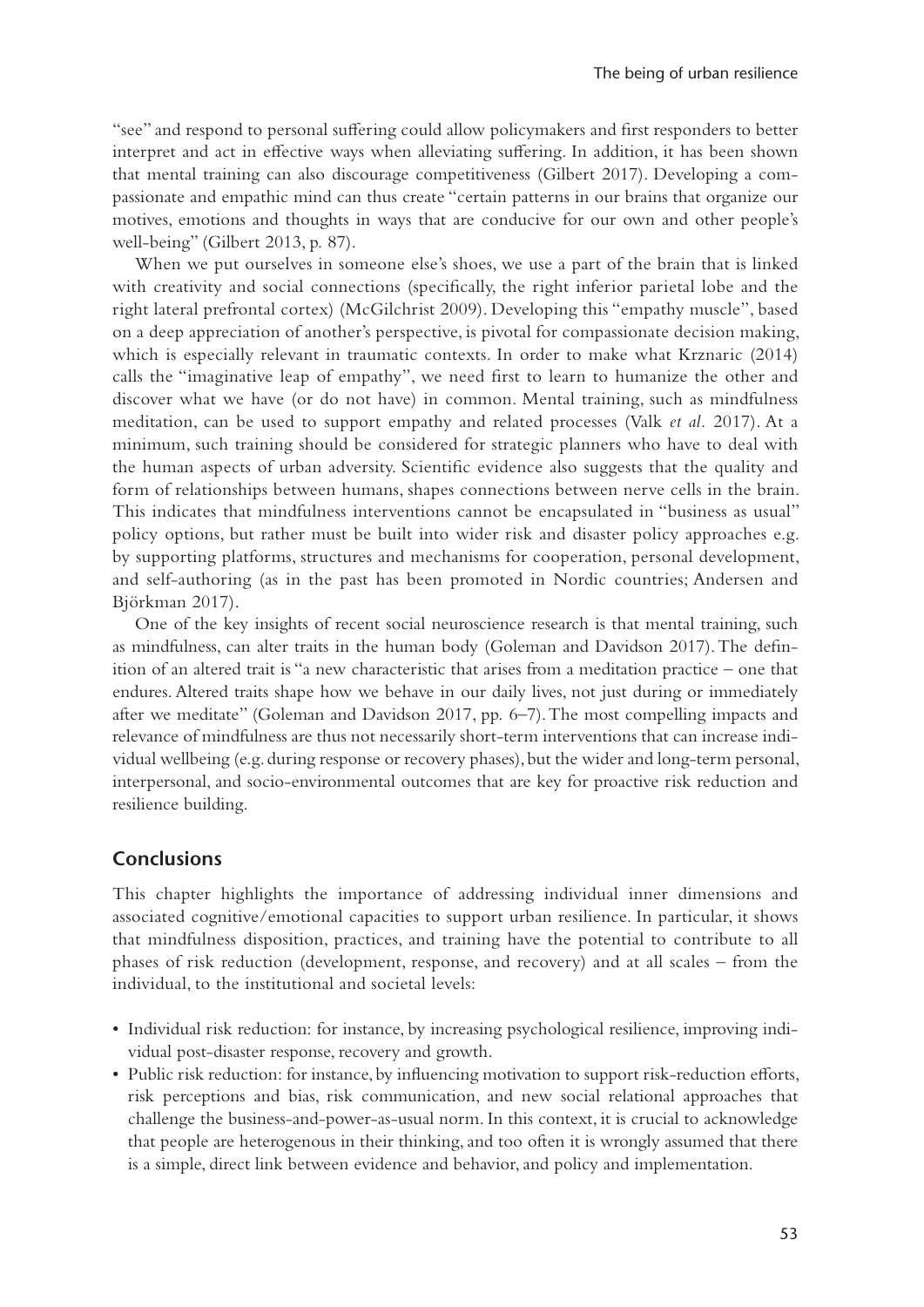- Risk-reduction policy integration: for instance, by influencing organizational decision taking, reliability and innovation, nurturing social capital, and providing an ethical basis to negotiate risk reduction objectives across different cultures and practices.
- Risk reduction science: for instance, by shaping new research questions, methodologies, and, ultimately, knowledge production.

Taken together, these four aspects form the key conceptual trajectories of what has been coined "Mindful Risk Reduction" (Wamsler 2018). They have a bearing on measures designed to increase resilience (i.e. hazard reduction and avoidance, vulnerability reduction, response and recovery preparedness, and associated mainstreaming). New cognitive/emotional methods, such as mindfulness-based approaches, have a role to play in enhancing decision making for pro-environmental and prosocial behavior and fostering compassionate and empathic neural responses that allow us to better connect with others in times of need, particularly groups we may not feel a natural connection to (cf. Weng *et al.* 2017).

As we expand our knowledge of the workings of the human mind, we are reaching a tipping point where this new understanding can be applied to urban resilience theory and practice. Some initial policy approaches are currently being tested. An example is the Mindfulness, Behaviour Change and Decision Making Programme that was conducted with municipal officials of the Welsh Government (including disaster and climate managers) to enable people to take greater control of their own behavioral systems and influence resilience-related issues (Pykett *et al*. 2016). Similarly, the Red Cross and the University of Miami offer mindfulness training to high-stress groups, ranging from the disaster-affected to firefighters and teachers, while the Garrison Institute offers similar programs to frontline trauma workers in Africa and the Middle East.3

New approaches should include, but not be limited to, mindfulness-based training that supports socio-affective (compassion, dealing with difficult emotions, and prosocial motivations) and sociocognitive (perspective taking on self and others and metacognition) skills (Valk *et al.* 2017). Offering such training modules could help urban risk managers and planners to enquire into the relationships between emotion/cognition and bias and put people (with their values, beliefs, worldviews, and associated cognitive/emotional capacities) at the center of resilience planning to improve decision and better assist those directly affected. In addition, we need to create structures and mechanisms that can support and create conditions for such approaches, allowing to better integrate policy, practical *and* personal spheres of transformation (cf. O'Brien and Sygna 2013). Such approaches are still emerging, and only with a better understanding of our minds can we start to think about the social structures and mechanisms that are conducive to both wellbeing and resilience.

Therefore, while the two dominant responses to disasters and climate change – emission reductions (usually called climate mitigation) and ensuring that physical infrastructure and natural resources can withstand impacts (framed as disaster risk reduction or climate adaptation) – are essential, they are insufficient for the challenges that lie ahead. We also need to foster personal spheres of transformation and support the "being of resilience". Through this, not only will we build the individual resilience that will help to mitigate harmful personal and social impacts and reactions, we will also improve societal wellbeing and resilience in times of increasing disasters and climate change.

#### **Notes**

- 1 [www.ontrack.org.au/floodandstormrecovery/](http://www.ontrack.org.au)
- 2 [https://sharpbrains.com/blog/2018/07/11/study-finds-clear-yet-surprisingly-different-benefits-in-3](https://sharpbrains.com) [types-of-meditation-based-mental-training/](https://sharpbrains.com)
- 3 [www.garrisoninstitute.org/blog/fostering-resilience-among-aid-workers/](http://www.garrisoninstitute.org)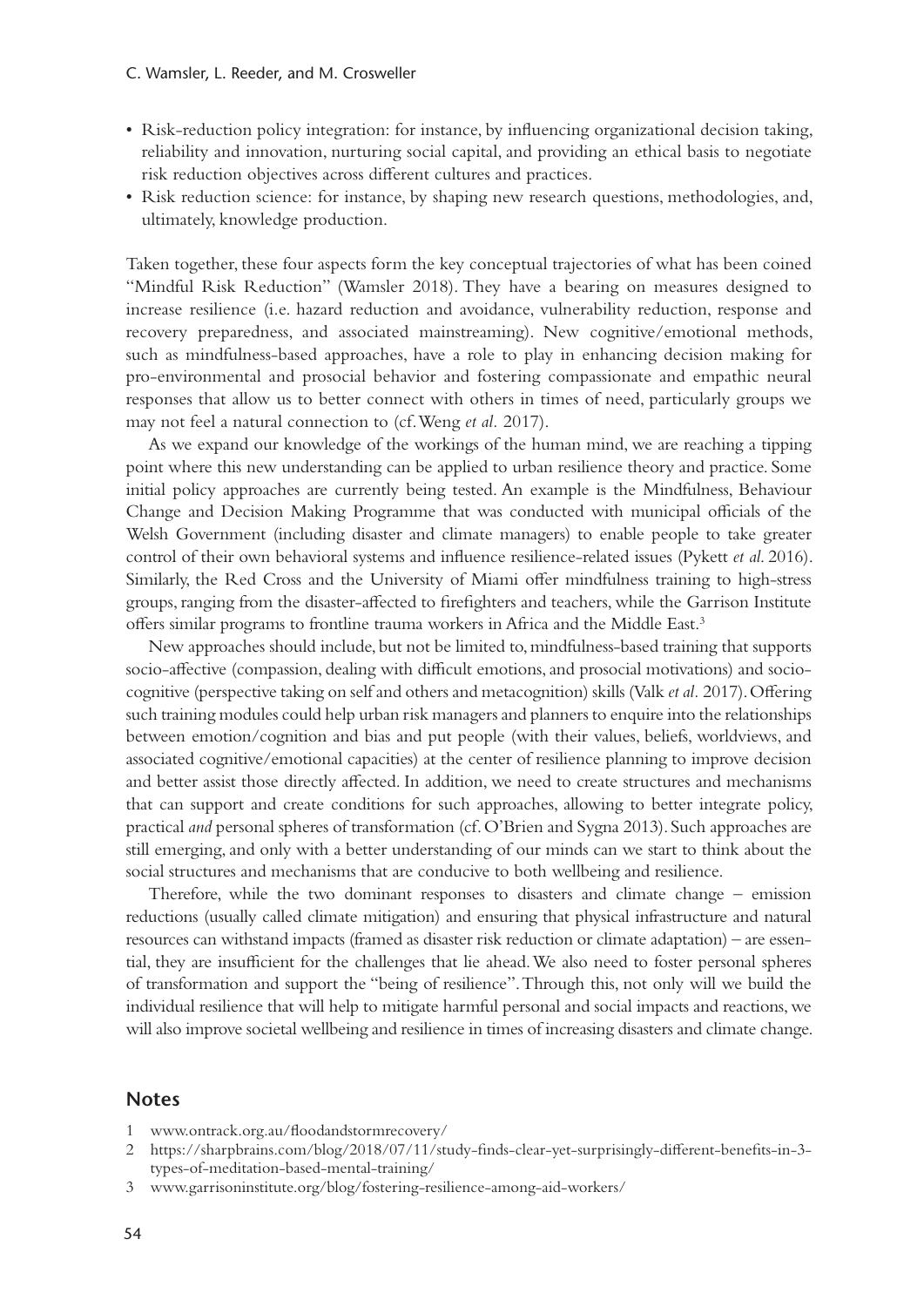#### **References**

- Amel, E.L., Manning, C.M., and Scott, B.A. (2009). Mindfulness and sustainable behavior: Pondering attention and awareness as means for increasing green behavior. Ecopsychology. 1(1): 14–25.
- AMRA (2016). Database of the American Mindfulness Research Association (AMRA). [https://goamra.](https://goamra.org) [org/resources/.](https://goamra.org) (Accessed May 21, 2017).
- Andersen L.R. and Björkman, T. (2017). The Nordic Secret. Stockholm: FriTanke.
- Australian Red Cross (2015). After the emergency podcast. Mindfulness meditation from Smiling Mind. www.redcross.org.au/resilience-newsletter/issue5/2012/01/27/mindfulness.html. (Accessed June 1, 2016).
- Baer, R.A., Smith G.T., Hopkins J., Krietemeyer, J., and Toney, L. (2006). Using self-report assessment methods to explore facets of mindfulness, Assessment. 1: 27–45.
- Bai, H. (2013). Peace with the earth: animism and contemplative ways. Cult Stud Sci Educ. 10(1): 135–147.
- Black, D.S. (2011). A brief definition of mindfulness. Mindfulness Research Guide. [www.mindfulexperience.](http://www.mindfulexperience.org.) [org.](http://www.mindfulexperience.org.)
- Bonanno, G.A. (2004). Loss, trauma, and human resilience; have we underestimated the human capacity to thrive after extremely aversive events?(Author Abstract). The American Psychologist. 59(1): 20. doi:10.1037/0003-066X.59.1.20.
- Brown, K.W. and Kasser, T. (2005). Are psychological and ecological well-being compatible? The role of values, mindfulness, and lifestyle. Social Indicators Research. 74(2): 349–368.
- Brown, K.W. and Ryan, R.M. (2003). The benefits of being present: mindfulness and its role in psychological well-being. Journal of personality and social psychology. 84(4): 822.
- Brown, K.W., Kasser, T., Ryan, R.M., and Konow, J. (2004). Having and Being: Investigating the Pathways from Materialism and Mindfulness to Well-being. Unpublished data, University of Rochester.
- Brown, K.W., Ryan, R.M., and Creswell, J.D. (2007). Mindfulness: theoretical foundations and evidence for its salutary effects. Psychol Inq. 18(4): 211–237.
- Buss, A.H. (1980). Self-Consciousness and Social Anxiety. San Francisco, CA: Freeman.
- Carroll, J. (2016). Formless meditation and sustainability. In: S. Dhiman and J. Marques (eds.): Spirituality and Sustainability: New Horizons and Exemplary Approaches. Switzerland: Springer.
- Cash, M. and Whittingham, K. (2010). What facets of mindfulness contribute to psychological well-being and depressive, anxious, and stress-related symptomatology? Mindfulness. 1(3):177–182.
- Catani, C., Kohiladevy, M., Ruf, M., Schauer, E., Elbert, T., and Neuner, F. (2009). Treating children traumatized by war and Tsunami: a comparison between exposure therapy and meditation-relaxation in North-East Sri Lanka. BMC psychiatry. 9(1): 22.
- Condon, P., Desbordes, G., Miller, W., and DeSteno, D. (2013). Meditation increases compassionate responses to suffering. Psychological Science. 24(10): 2125–2127.
- Congress, US (2006). Hurricane Katrina: A Nation Still Unprepared. [www.govinfo.gov/content/pkg/](http://www.govinfo.gov) [CRPT-109srpt322/pdf/CRPT-109srpt322.pdf.](http://www.govinfo.gov) Washington DC: US Government Printing Office.
- Cork, S. (2010). Resilience and Transformation, Preparing Australia for Uncertain Futures. Canberra: CSIRO publishing/Australia21.
- Desonie, D. (2007). Climate Causes and Effects of Climate Change. New York: Infobase Publishing.
- Donovan, Jenny. (2018). Designing the Compassionate City: Creating Places Where People Thrive. New York: Routledge.
- Doppelt (2016). Transformational resilience: How building human resilience to climate disruption can sateguard society and increase wellbeing. New York: Routledge.
- Ericson, T., Kjønstad, B.G., and Barstad, A. (2014). Mindfulness and sustainability. Ecological Economics. 104: 73–79.
- Eriksen, C. and Ditrich, T. (2015). The relevance of mindfulness practice for trauma-exposed disaster researchers. Emot Sp Soc. 17:63–66.
- Fletcher, D. and Sarkar, M. (2013). Psychological resilience: A review and critique of definitions, concepts, and theory. European Psychologist. 18(1):, 12–23. doi:10.1027/1016–9040/a000124
- Flynn, S.E. (2008). America the resilient: Defying terrorism and mitigating natural disasters. Foreign Affairs. 87(2): 2–8.
- Greater Good Magazine (2018). Study finds clear-yet surprisingly different-benefits in 3 types of meditationbased mental training. Sharpbrains. [https://sharpbrains.com/blog/2018/07/11/study-finds-clear-yet](https://sharpbrains.com)[surprisingly-different-benefits-in-3-types-of-meditation-based-mental-training/.](https://sharpbrains.com)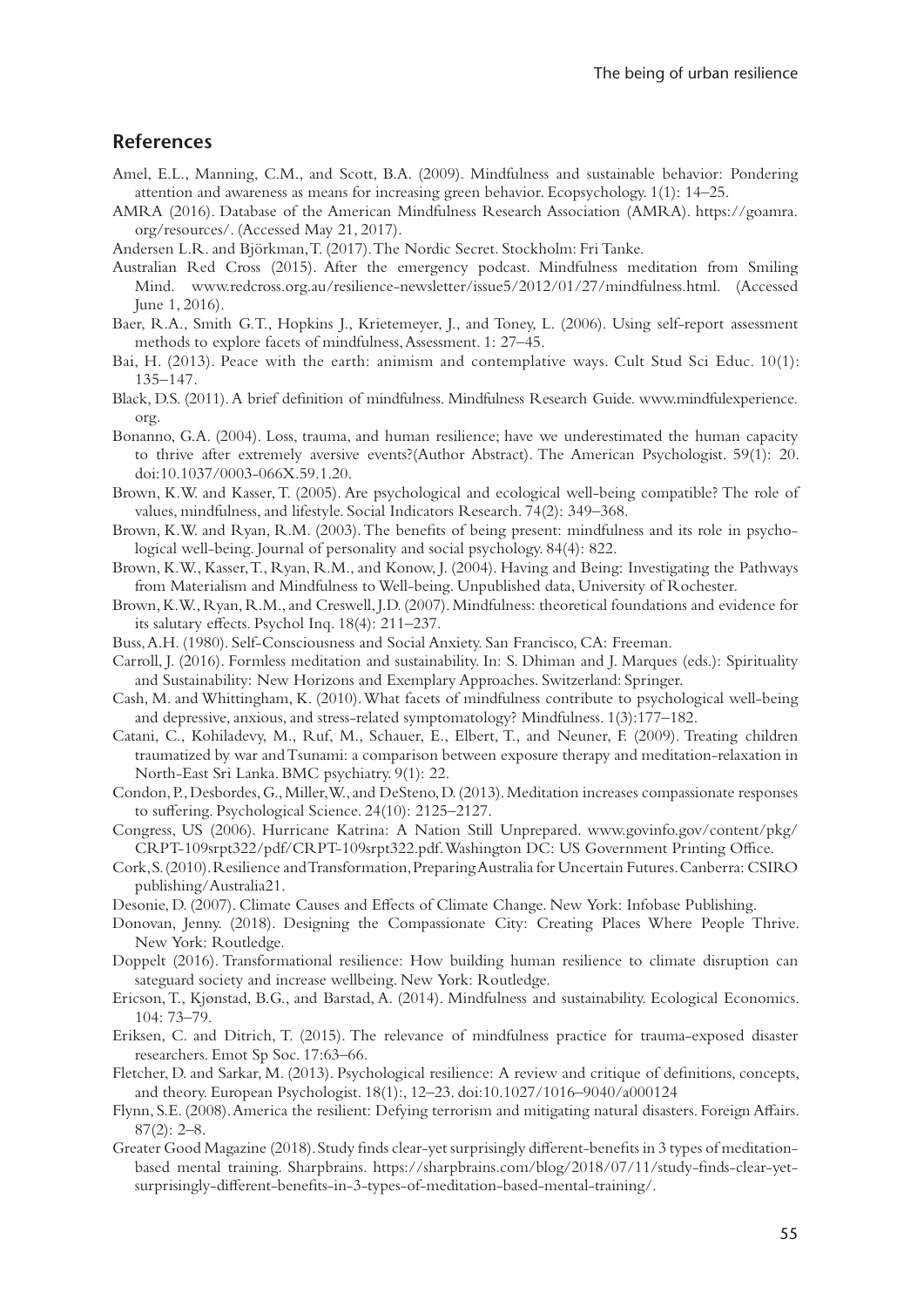Gilbert, P. (2013) Mindful Compassion. Oakland, CA: New Harbinger Publications, Inc.

- Gilbert, P. (2017). Living Like Crazy. York: Annwyn House.
- Goleman, D. (2009). Ecological Intelligence: How Knowing the Hidden Impacts of What We Buy Can Change Everything. New York: Doubleday.
- Goleman, D. (2011). The Brain and Emotional Intelligence: New Insights. More than Sound. [www.mindful.](http://www.mindful.org) [org/daniel-goleman-new-insights-on-emotional-intelligence/.](http://www.mindful.org) (Accessed August 19, 2018).
- Goleman, D. and Davidson, R.J. (2017). Altered Traits: Science Reveals How Meditation Changes Your Mind, Brain, and Body. New York: Penguin.
- Hechanova, R.M., Ramos, P.A.P., and Waelde, L. (2015). Group-based mindfulness-informed psychological first aid after Typhoon Haiyan. Disaster Prevention and Management. 24(5): 610–618.
- Hillman, J. (1983). Healing Fiction. New York: Station Hill Press.
- Hoeberichts, J.H. (2012). Teaching council in Sri Lanka: A post disaster, culturally sensitive and spiritual model of group process. Journal of religion and health. 51(2): 390–401.
- Hölzel, B.K., Carmody, J., Vangel, M., Congleton, C., Yerramsetti, S.M., Gard, T., and Lazar, S.W. (2011). Mindfulness practice leads to increases in regional brain gray matter density. Psychiatry Research: Neuroimaging. 191(1): 36–43.
- IPCC (2014). Climate Change 2014: Synthesis Report. Contribution of Working Groups I, II and III to the Fifth Assessment Report of the Intergovernmental Panel on Climate Change (Core Writing Team, R.K. Pachauri and L.A. Meyer (eds.)). Geneva, Switzerland: IPCC.
- Jacob, J., Jovic, E., and Brinkerhoff, M.B. (2009). Personal and planetary well-being: Mindfulness meditation, pro-environmental behavior and personal quality of life in a survey from the social justice and ecological sustainability movement. Social Indicators Research. 93(2): 275–294.
- Kabat-Zinn J (1990). Full Catastrophe Living: Using the Wisdom of Your Body and Mind to Face Stress, PAin and Illness. New York: Delacourt.
- Krznaric, R. (2014). Empathy: A Handbook for Revolution. London: Ebury Publishing.
- Luders, E., Toga, A.W., Lepore, N., and Gaser, C. (2009). The underlying anatomical correlates of long-term meditation: larger hippocampal and frontal volumes of gray matter. Neuroimage. 45(3): 672–678.
- Luthar, S.S., Cicchetti, D., and Becker, B. (2000). The construct of resilience: A critical evaluation and guidelines for future work. Child Development. 71(3): 543–562. doi:10.1111/1467–8624.00164
- Malik, A. (2008). Causes of Climate Change (1st ed.). Delhi: Rajat Publications.
- Matanle, P. (2011). The Great East Japan Earthquake, tsunami, and nuclear meltdown: towards the (re) construction of a safe, sustainable, and compassionate society in Japan's shrinking regions. Local Environment. 16(9): 823–847.
- Masten, A.S., Best, K.M., and Garmezy, N. (1990). Resilience and development: Contributions from the study of children who overcome adversity. Development and Psychopathology. 2(4): 425–444. doi:10.1017/S0954579400005812.
- McCubbin, H.I., McCubbin, M.A., Thompson, A.I., Han, S.-Y., and Allen, C.T. (1997). Families under stress: what makes them resilient. (based on 1997 American Association of Family and Consumer Sciences Commemorative Lecture). Journal of Family and Consumer Sciences. 89(3): 2.
- McGilchrist, I. (2009). The Master and His Emissary The Divided Brain and the Making of he Western World. London: Yale University Press.
- Mechler, R. and Bouwer, L. (2015). Understanding trends and projections of disaster losses and climate change: is vulnerability the missing link? Climatic Change. 133(1): 23–35. doi:10.1007/s10584-014-1141-0.
- Moore, J. (2015). Capitalism in the Web of Life: Ecology and the Accumulation of Capital. London: Verso publishing.
- Norman, B., Steffen, W., and Stafford-Smith, M. (2014). Cities in Future Earth: A Summary of Key Considerations. Paper presented at the Cities in Future Earth: Third Australian Earth System Outlook Conference, Canberra, Australia. [www.science.org.au/news-and-events/events/third-australian-earth](http://www.science.org.au)[system-outlook-conference/cities-future-earth-summary.](http://www.science.org.au)
- O'Brien, K. and Sygna, L. (2013). Responding to climate change: The three spheres of transformation. Proceedings of Transformation in a Changing Climate, June 19–21, 2013, Oslo, Norway. University of Oslo (pp.16–23).
- Osborne, N. and Grant-Smith, D. (2015). Supporting mindful planners in a mindless system: limitations to the emotional turn in planning practice. Town Planning Review. 86(6): 677–698.
- Parodi, O. and Tamm, K. (2018). Personal Sustainability: Exploring the Far Side of Sustainable Development, Routledge Studies in Sustainability. London: Routledge.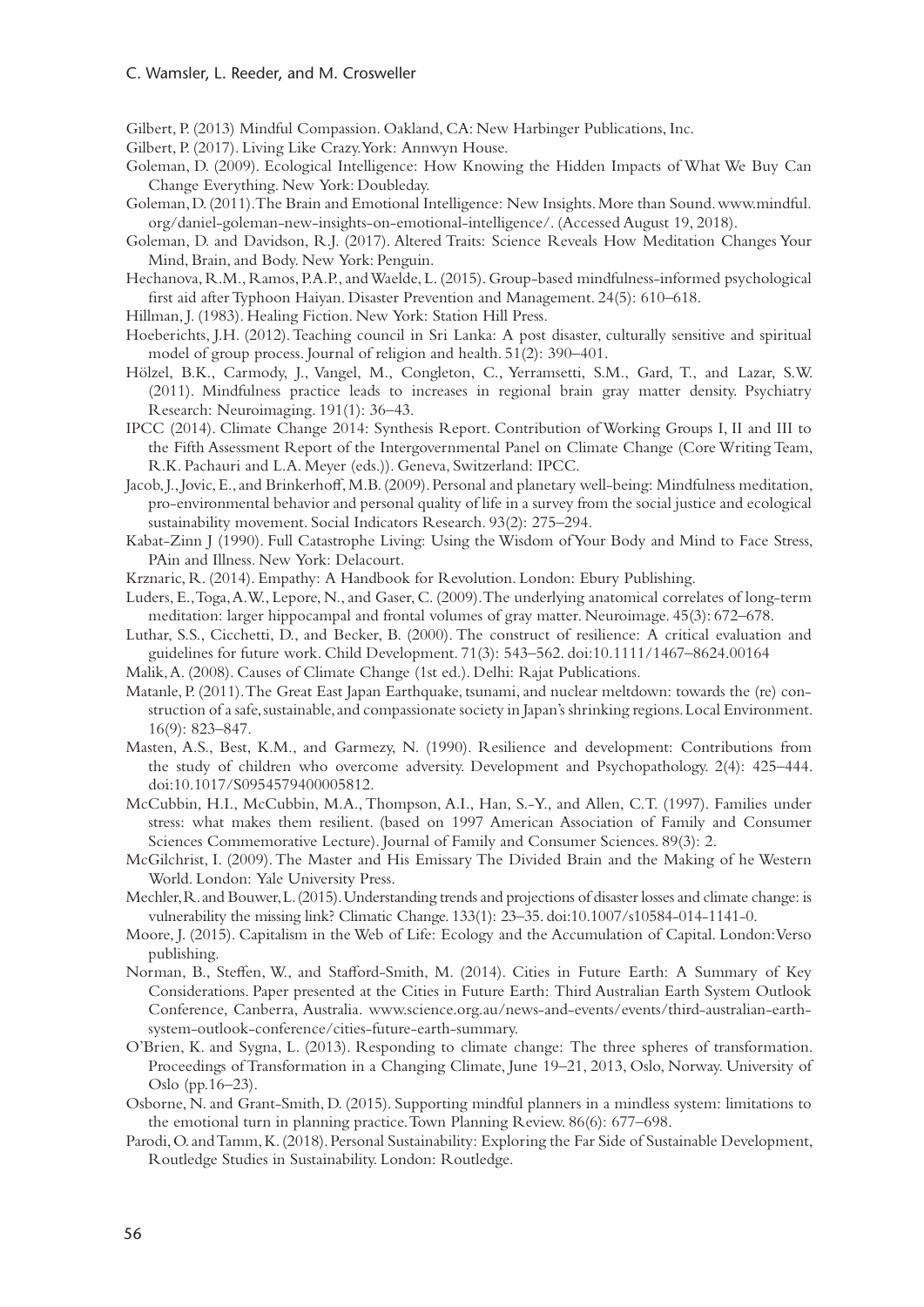- Pykett, J., Lilley, R., Whitehead, M., Howell, R., and Jones, R. (2016). Mindfulness, Behavior Change and Decision-Making, Birmingham: University of Birmingham and Aberystwyth University. 52 pages.
- Scharmer, O. (2009/2016). Theory U: Leading from the Future as it Emerges. San Francisco, CA: Berrett-Koehler Publishers.
- Schwartz, J.M. (2011). Mindfulness and materialist paradigm: mind-brain interaction and the breakdown of the materialist paradigm. [www.youtube.com/watch?v=Ff2cnQ69LK8](http://www.youtube.com). (Accessed May 2, 2016).
- Shapiro, S.L., Carlson, L.E., Astin, J.A., and Freedman, B. (2006). Mechanisms of mindfulness. Journal of clinical psychology. 62(3): 373–386.
- Sharma, M. (2017). Radical Transformational Leadership: Strategic Action for Change Agents. Berkeley, CA: North Atlantic Books.
- Sheth, J.N., Sethia, N.K., and Srinivas, S. (2010). Mindful consumption: a customer-centric approach to sustainability. Journal of the Academy of Marketing Science. 39(1): 21–39.
- Siegel, D. (2017). Mind: A Journey to the Heart of Being Human. New York: W W Norton & Company Ltd.
- Smith, B.W., Ortiz, J.A., Steffen, L.E., Tooley, E.M., Wiggins, K.T., Yeater, E.A., Montoya, J.D., and Bernard, M.L. (2011). Mindfulness is associated with fewer symptoms, depressive symptoms, physical symptoms, and alcohol problems in urban firefighters. J Consult Clin Psychol. 79(5): 613.
- Srivatsa, U.N., Ekambaram, V., Saint Phard, W., and Cornsweet, D. (2013). The effects of a short term Stress Alleviating Intervention (SAI) on acute blood pressure responses following a natural disaster. International journal of cardiology. 168(4): 4483–4484.
- UN (2018). World Urbanization Prospects 2018: Key Facts. [https://esa.un.org/unpd/wup/Publications/](https://esa.un.org) [Files/WUP2018-PressRelease.pdf.](https://esa.un.org)
- UN-Habitat (2017). UN-Habitat global activities report 2017. Strengthening partnerships in support of the New Urban Agenda and the Sustainable Development Goals. unhabitat.org/wp-content/uploads/ 2017/02/GAR2017-FINAL\_web.pdf.
- UNISDR (2009). UNISDR terminology on disaster risk reduction, Geneva, Switzerland: The United Nations International Strategy for Disaster Risk Reduction, [www.unisdr.org/we/inform/publications/](http://www.unisdr.org) [7817](http://www.unisdr.org).
- UNISDR (2015). Sendai Framework for Disaster Risk Reduction 2015-2030. Geneva, Switzerland: The United Nations Office for Disaster Risk Reduction. [www.preventionweb.net/files/43291\\_](http://www.preventionweb.net) [sendaiframeworkfordrren.pdf.](http://www.preventionweb.net)
- Valk, S. Bernhardt, Fynn-Mathis, T. Böckler, A. Kanske, P, Guizard, N. Collins, L., and Singer, T. (2017). Structural plasticity of the social brain: Differential change after socio-affective and cognitive mental training. Science Advances. 3(10).
- Vestergaard-Poulsen, P., van Beek, M., Skewes, J., Bjarkam, C.R., Stubberup, M., Bertelsen, J., and Roepstorff, A. (2009). Long-term meditation is associated with increased gray matter density in the brain stem. Neuroreport. 20(2): 170–174.
- Waelde, L.C., Uddo, M., Marquett, R., Ropelato, M., Freightman, S., Pardo, A., and Salazar, J. (2008). A pilot study of meditation for mental health workers following Hurricane Katrina. Journal of Traumatic Stress. 21(5): 497–500.
- Wamsler, C. (2014). Cities, Disaster Risk and Adaption. London: Routledge.
- Wamsler, C. (2018). Mind the gap: The role of mindfulness in adapting to increasing risk and climate change. Sustainability Science. 13(4): 1121–1135. DOI: [https://doi.org/10.1007/s11625-017-0524-3.](https://doi.org)
- Wamsler, C. and Brink, E. (2018). Mindsets for sustainability: exploring the link between mindfulness and sustainable climate adaptation, ecological economics. Ecological Economic. 151: 55–61.
- Wamsler, C., Brossmann, J., Hendersson, H., Kristjansdottir, R., McDonald, C., and Scarampi, P. (2017). Mindfulness in sustainability science, practice and teaching. Sustainability Science. 13:143–162. [https://](https://doi.org) [doi.org/10.1007/s11625-017-0428-2.](https://doi.org)
- Watkins, M.B., Ren, R., Umphress, E.E., Boswell, W.R., Triana, M.D.C., and Zardkoohi, A. (2015). Compassion organizing: Employees' satisfaction with corporate philanthropic disaster response and reduced job strain. Journal of Occupational and Organizational Psychology. 88(2): 436–458.
- Weng, H.Y., Schuyler, B., and Davidson, R.J. (2017). The Impact of Compassion Meditation Training on the Brain and Prosocial Behavior. Oxford: The Oxford Handbook of Compassion Science.
- Windle, G. (2011). What is resilience? A review and concept analysis. Reviews in Clinical Gerontology. 21(2): 152–169. doi:10.1017/S0959259810000420.
- Wisner, B., Blaikie, P., Cannon, T., and Davis, I. (2004). At Risk: Natural Hazards, People's Vulnerability and Disasters (2nd ed.). New York: Routledge.